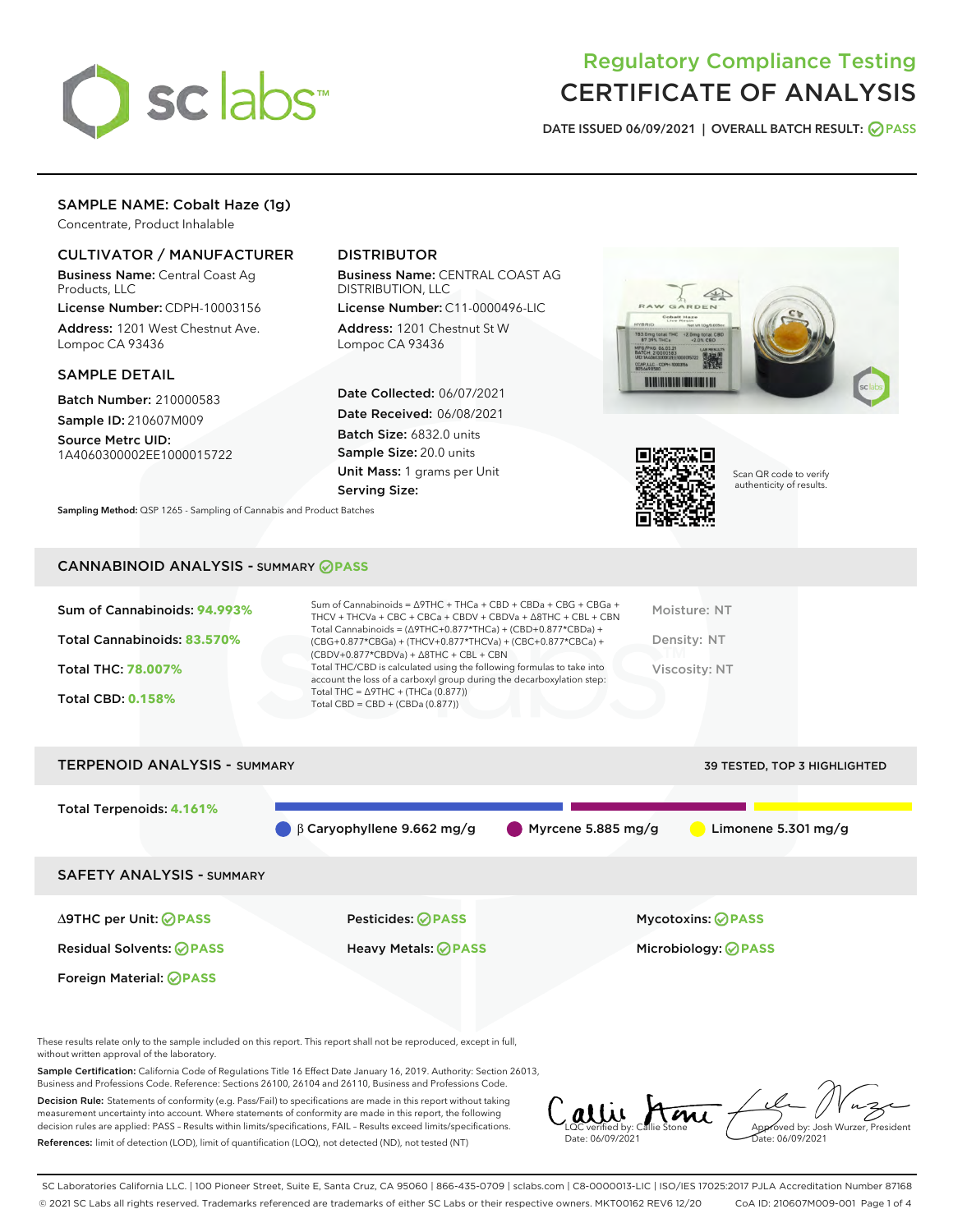



COBALT HAZE (1G) | DATE ISSUED 06/09/2021 | OVERALL BATCH RESULT: ◯ PASS

#### CANNABINOID TEST RESULTS - 06/09/2021 2 PASS

Tested by high-performance liquid chromatography with diode-array detection (HPLC-DAD). **Method:** QSP 1157 - Analysis of Cannabinoids by HPLC-DAD

TOTAL CANNABINOIDS: **83.570%** Total Cannabinoids (Total THC) + (Total CBD) + (Total CBG) + (Total THCV) + (Total CBC) + (Total CBDV) + ∆8THC + CBL + CBN

TOTAL THC: **78.007%** Total THC (∆9THC+0.877\*THCa)

TOTAL CBD: **0.158%**

Total CBD (CBD+0.877\*CBDa)

TOTAL CBG: 4.05% Total CBG (CBG+0.877\*CBGa)

TOTAL THCV: 0.574% Total THCV (THCV+0.877\*THCVa)

TOTAL CBC: 0.781% Total CBC (CBC+0.877\*CBCa)

TOTAL CBDV: ND Total CBDV (CBDV+0.877\*CBDVa)

| <b>COMPOUND</b> | LOD/LOQ<br>(mg/g)          | <b>MEASUREMENT</b><br><b>UNCERTAINTY</b><br>(mg/g) | <b>RESULT</b><br>(mg/g) | <b>RESULT</b><br>(%) |
|-----------------|----------------------------|----------------------------------------------------|-------------------------|----------------------|
| <b>THCa</b>     | 0.05/0.14                  | ±22.354                                            | 869.82                  | 86.982               |
| <b>CBGa</b>     | 0.1 / 0.2                  | ±2.18                                              | 41.8                    | 4.18                 |
| <b>A9THC</b>    | 0.06 / 0.26                | ±0.593                                             | 17.24                   | 1.724                |
| <b>CBCa</b>     | 0.07/0.28                  | ±0.435                                             | 8.90                    | 0.890                |
| <b>THCVa</b>    | 0.07/0.20                  | ±0.312                                             | 6.54                    | 0.654                |
| <b>CBG</b>      | 0.06/0.19                  | ±0.151                                             | 3.83                    | 0.383                |
| <b>CBDa</b>     | 0.02/0.19                  | ±0.053                                             | 1.80                    | 0.180                |
| A8THC           | 0.1/0.4                    | N/A                                                | <b>ND</b>               | <b>ND</b>            |
| <b>THCV</b>     | 0.1/0.2                    | N/A                                                | <b>ND</b>               | <b>ND</b>            |
| <b>CBD</b>      | 0.07/0.29                  | N/A                                                | <b>ND</b>               | <b>ND</b>            |
| <b>CBDV</b>     | 0.04 / 0.15                | N/A                                                | <b>ND</b>               | <b>ND</b>            |
| <b>CBDVa</b>    | 0.03/0.53                  | N/A                                                | <b>ND</b>               | <b>ND</b>            |
| <b>CBL</b>      | 0.06 / 0.24                | N/A                                                | <b>ND</b>               | <b>ND</b>            |
| <b>CBN</b>      | 0.1/0.3                    | N/A                                                | <b>ND</b>               | <b>ND</b>            |
| <b>CBC</b>      | 0.2 / 0.5                  | N/A                                                | <b>ND</b>               | <b>ND</b>            |
|                 | <b>SUM OF CANNABINOIDS</b> |                                                    | 949.93 mg/g             | 94.993%              |

**UNIT MASS: 1 grams per Unit**

| ∆9THC per Unit                        | 1120 per-package limit     | 17.24 mg/unit<br><b>PASS</b> |
|---------------------------------------|----------------------------|------------------------------|
| <b>Total THC per Unit</b>             |                            | 780.07 mg/unit               |
| <b>CBD per Unit</b>                   |                            | <b>ND</b>                    |
| <b>Total CBD per Unit</b>             |                            | $1.58$ mg/unit               |
| Sum of Cannabinoids<br>per Unit       |                            | 949.93 mg/unit               |
| <b>Total Cannabinoids</b><br>per Unit |                            | 835.70 mg/unit               |
| <b>MOISTURE TEST RESULT</b>           | <b>DENSITY TEST RESULT</b> | <b>VISCOSITY TEST RESULT</b> |

Not Tested

Not Tested

Not Tested

#### TERPENOID TEST RESULTS - 06/09/2021

Terpene analysis utilizing gas chromatography-flame ionization detection (GC-FID). **Method:** QSP 1192 - Analysis of Terpenoids by GC-FID

| <b>COMPOUND</b>           | LOD/LOQ<br>(mg/g) | <b>MEASUREMENT</b><br><b>UNCERTAINTY</b><br>(mg/g) | <b>RESULT</b><br>(mg/g) | <b>RESULT</b><br>(%) |
|---------------------------|-------------------|----------------------------------------------------|-------------------------|----------------------|
| $\beta$ Caryophyllene     | 0.004 / 0.012     | ±0.3440                                            | 9.662                   | 0.9662               |
| <b>Myrcene</b>            | 0.008 / 0.025     | ±0.0759                                            | 5.885                   | 0.5885               |
| Limonene                  | 0.005 / 0.016     | ±0.0758                                            | 5.301                   | 0.5301               |
| $\alpha$ Humulene         | 0.009 / 0.029     | ±0.1187                                            | 3.698                   | 0.3698               |
| <b>Terpineol</b>          | 0.016 / 0.055     | ±0.1734                                            | 2.824                   | 0.2824               |
| Terpinolene               | 0.008 / 0.026     | ±0.0522                                            | 2.544                   | 0.2544               |
| Linalool                  | 0.009 / 0.032     | ±0.0756                                            | 1.989                   | 0.1989               |
| trans- $\beta$ -Farnesene | 0.008 / 0.025     | ±0.0592                                            | 1.667                   | 0.1667               |
| Ocimene                   | 0.011 / 0.038     | ±0.0444                                            | 1.384                   | 0.1384               |
| Fenchol                   | 0.010 / 0.034     | ±0.0444                                            | 1.147                   | 0.1147               |
| $\beta$ Pinene            | 0.004 / 0.014     | ±0.0111                                            | 0.964                   | 0.0964               |
| Nerolidol                 | 0.009 / 0.028     | ±0.0585                                            | 0.930                   | 0.0930               |
| $\alpha$ Bisabolol        | 0.008 / 0.026     | ±0.0491                                            | 0.919                   | 0.0919               |
| $\alpha$ Pinene           | 0.005 / 0.017     | ±0.0075                                            | 0.874                   | 0.0874               |
| Guaiol                    | 0.009 / 0.030     | ±0.0162                                            | 0.344                   | 0.0344               |
| Caryophyllene<br>Oxide    | 0.010 / 0.033     | ±0.0152                                            | 0.331                   | 0.0331               |
| <b>Borneol</b>            | 0.005 / 0.016     | ±0.0121                                            | 0.288                   | 0.0288               |
| Valencene                 | 0.009 / 0.030     | ±0.0125                                            | 0.181                   | 0.0181               |
| $\alpha$ Cedrene          | 0.005 / 0.016     | ±0.0041                                            | 0.137                   | 0.0137               |
| Fenchone                  | 0.009 / 0.028     | ±0.0030                                            | 0.104                   | 0.0104               |
| $\gamma$ Terpinene        | 0.006 / 0.018     | ±0.0013                                            | 0.077                   | 0.0077               |
| Camphene                  | 0.005 / 0.015     | ±0.0008                                            | 0.073                   | 0.0073               |
| Sabinene Hydrate          | 0.006 / 0.022     | ±0.0025                                            | 0.064                   | 0.0064               |
| $\alpha$ Terpinene        | 0.005 / 0.017     | ±0.0009                                            | 0.059                   | 0.0059               |
| $\alpha$ Phellandrene     | 0.006 / 0.020     | ±0.0007                                            | 0.054                   | 0.0054               |
| 3 Carene                  | 0.005 / 0.018     | ±0.0006                                            | 0.040                   | 0.0040               |
| Eucalyptol                | 0.006 / 0.018     | ±0.0010                                            | 0.040                   | 0.0040               |
| Sabinene                  | 0.004 / 0.014     | ±0.0002                                            | 0.017                   | 0.0017               |
| Isoborneol                | 0.004 / 0.012     | ±0.0005                                            | 0.013                   | 0.0013               |
| p-Cymene                  | 0.005 / 0.016     | N/A                                                | ND                      | <b>ND</b>            |
| (-)-Isopulegol            | 0.005 / 0.016     | N/A                                                | ND                      | ND                   |
| Camphor                   | 0.006 / 0.019     | N/A                                                | <b>ND</b>               | ND                   |
| Menthol                   | 0.008 / 0.025     | N/A                                                | ND                      | ND                   |
| Nerol                     | 0.003 / 0.011     | N/A                                                | ND                      | ND                   |
| Citronellol               | 0.003 / 0.010     | N/A                                                | ND                      | ND                   |
| $R-(+)$ -Pulegone         | 0.003 / 0.011     | N/A                                                | ND                      | ND                   |
| Geraniol                  | 0.002 / 0.007     | N/A                                                | ND                      | ND                   |
| <b>Geranyl Acetate</b>    | 0.004 / 0.014     | N/A                                                | ND                      | ND                   |
| Cedrol                    | 0.008 / 0.027     | N/A                                                | ND                      | ND                   |
| <b>TOTAL TERPENOIDS</b>   |                   |                                                    | 41.610 mg/g             | 4.161%               |

SC Laboratories California LLC. | 100 Pioneer Street, Suite E, Santa Cruz, CA 95060 | 866-435-0709 | sclabs.com | C8-0000013-LIC | ISO/IES 17025:2017 PJLA Accreditation Number 87168 © 2021 SC Labs all rights reserved. Trademarks referenced are trademarks of either SC Labs or their respective owners. MKT00162 REV6 12/20 CoA ID: 210607M009-001 Page 2 of 4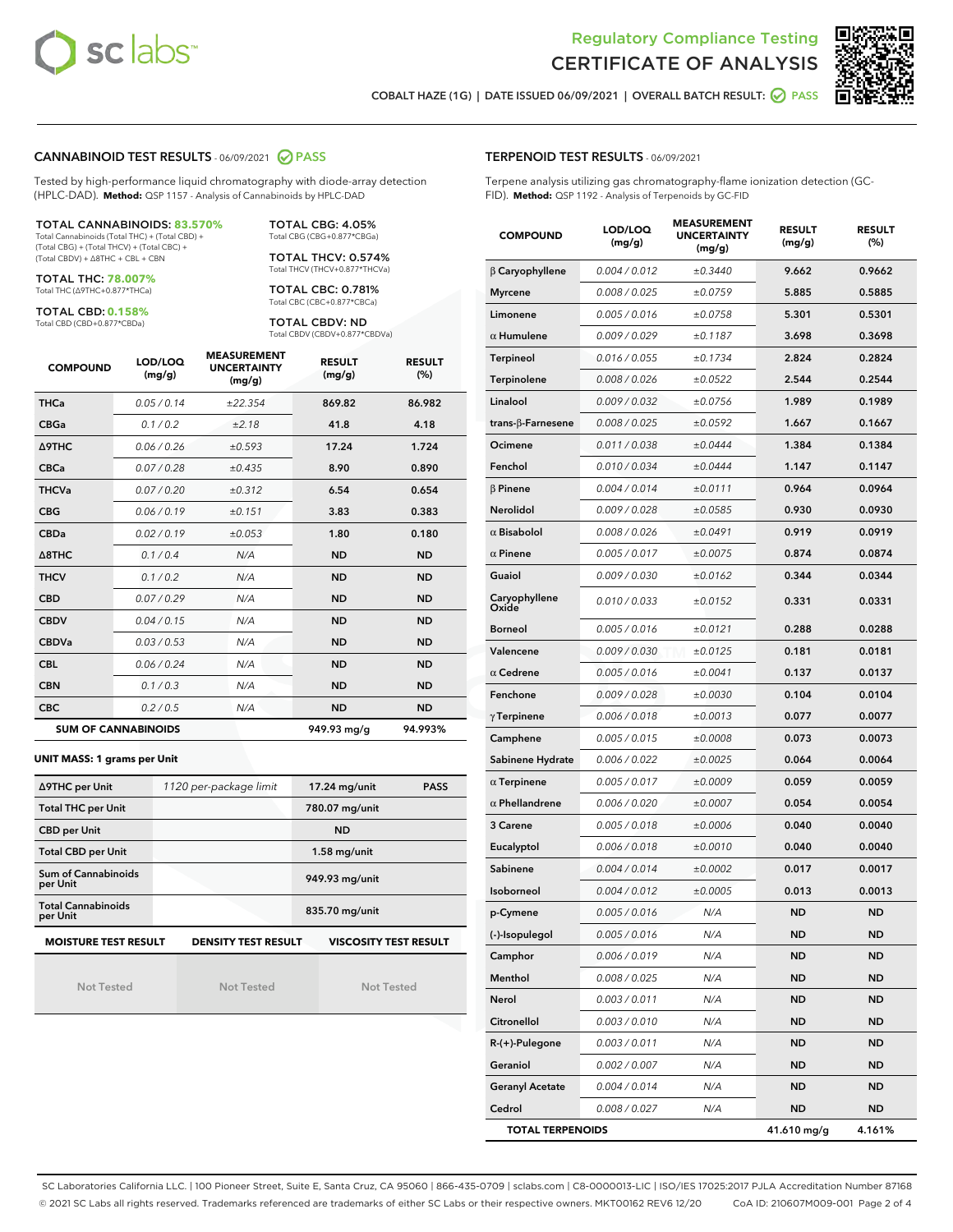



COBALT HAZE (1G) | DATE ISSUED 06/09/2021 | OVERALL BATCH RESULT: ● PASS

# CATEGORY 1 PESTICIDE TEST RESULTS - 06/09/2021 2 PASS

Pesticide and plant growth regulator analysis utilizing high-performance liquid chromatography-mass spectrometry (HPLC-MS) or gas chromatography-mass spectrometry (GC-MS). \*GC-MS utilized where indicated. **Method:** QSP 1212 - Analysis of Pesticides and Mycotoxins by LC-MS or QSP 1213 - Analysis of Pesticides by GC-MS

| <b>COMPOUND</b>             | LOD/LOQ<br>$(\mu g/g)$ | <b>ACTION</b><br><b>LIMIT</b><br>$(\mu g/g)$ | <b>MEASUREMENT</b><br><b>UNCERTAINTY</b><br>$(\mu g/g)$ | <b>RESULT</b><br>$(\mu g/g)$ | <b>RESULT</b> |
|-----------------------------|------------------------|----------------------------------------------|---------------------------------------------------------|------------------------------|---------------|
| Aldicarb                    | 0.03 / 0.08            | $\ge$ LOD                                    | N/A                                                     | <b>ND</b>                    | <b>PASS</b>   |
| Carbofuran                  | 0.02/0.05              | $>$ LOD                                      | N/A                                                     | <b>ND</b>                    | <b>PASS</b>   |
| Chlordane*                  | 0.03 / 0.08            | $\ge$ LOD                                    | N/A                                                     | <b>ND</b>                    | <b>PASS</b>   |
| Chlorfenapyr*               | 0.03/0.10              | $\ge$ LOD                                    | N/A                                                     | <b>ND</b>                    | <b>PASS</b>   |
| Chlorpyrifos                | 0.02 / 0.06            | $\ge$ LOD                                    | N/A                                                     | <b>ND</b>                    | <b>PASS</b>   |
| Coumaphos                   | 0.02 / 0.07            | $\ge$ LOD                                    | N/A                                                     | <b>ND</b>                    | <b>PASS</b>   |
| Daminozide                  | 0.02/0.07              | $>$ LOD                                      | N/A                                                     | <b>ND</b>                    | <b>PASS</b>   |
| <b>DDVP</b><br>(Dichlorvos) | 0.03/0.09              | $\ge$ LOD                                    | N/A                                                     | <b>ND</b>                    | <b>PASS</b>   |
| Dimethoate                  | 0.03/0.08              | $\ge$ LOD                                    | N/A                                                     | <b>ND</b>                    | <b>PASS</b>   |
| Ethoprop(hos)               | 0.03/0.10              | $>$ LOD                                      | N/A                                                     | <b>ND</b>                    | <b>PASS</b>   |
| Etofenprox                  | 0.02 / 0.06            | $\ge$ LOD                                    | N/A                                                     | <b>ND</b>                    | <b>PASS</b>   |
| Fenoxycarb                  | 0.03/0.08              | $\ge$ LOD                                    | N/A                                                     | <b>ND</b>                    | <b>PASS</b>   |
| Fipronil                    | 0.03/0.08              | $\ge$ LOD                                    | N/A                                                     | <b>ND</b>                    | <b>PASS</b>   |
| Imazalil                    | 0.02 / 0.06            | $\ge$ LOD                                    | N/A                                                     | <b>ND</b>                    | <b>PASS</b>   |
| <b>Methiocarb</b>           | 0.02 / 0.07            | $\ge$ LOD                                    | N/A                                                     | <b>ND</b>                    | <b>PASS</b>   |
| Methyl<br>parathion         | 0.03/0.10              | $\ge$ LOD                                    | N/A                                                     | <b>ND</b>                    | <b>PASS</b>   |
| <b>Mevinphos</b>            | 0.03/0.09              | $>$ LOD                                      | N/A                                                     | <b>ND</b>                    | <b>PASS</b>   |
| Paclobutrazol               | 0.02 / 0.05            | $\ge$ LOD                                    | N/A                                                     | <b>ND</b>                    | <b>PASS</b>   |
| Propoxur                    | 0.03/0.09              | $\ge$ LOD                                    | N/A                                                     | <b>ND</b>                    | <b>PASS</b>   |
| Spiroxamine                 | 0.03/0.08              | $\ge$ LOD                                    | N/A                                                     | <b>ND</b>                    | <b>PASS</b>   |
| Thiacloprid                 | 0.03/0.10              | $\ge$ LOD                                    | N/A                                                     | <b>ND</b>                    | <b>PASS</b>   |

#### CATEGORY 2 PESTICIDE TEST RESULTS - 06/09/2021 @ PASS

| <b>COMPOUND</b>          | LOD/LOQ<br>$(\mu g/g)$ | <b>ACTION</b><br><b>LIMIT</b><br>$(\mu g/g)$ | <b>MEASUREMENT</b><br><b>UNCERTAINTY</b><br>$(\mu g/g)$ | <b>RESULT</b><br>$(\mu g/g)$ | <b>RESULT</b> |
|--------------------------|------------------------|----------------------------------------------|---------------------------------------------------------|------------------------------|---------------|
| Abamectin                | 0.03/0.10              | 0.1                                          | N/A                                                     | <b>ND</b>                    | <b>PASS</b>   |
| Acephate                 | 0.02/0.07              | 0.1                                          | N/A                                                     | <b>ND</b>                    | <b>PASS</b>   |
| Acequinocyl              | 0.02/0.07              | 0.1                                          | N/A                                                     | <b>ND</b>                    | <b>PASS</b>   |
| Acetamiprid              | 0.02/0.05              | 0.1                                          | N/A                                                     | <b>ND</b>                    | <b>PASS</b>   |
| Azoxystrobin             | 0 02 / 0 07            | 0.1                                          | N/A                                                     | <b>ND</b>                    | <b>PASS</b>   |
| <b>Bifenazate</b>        | 0.01/0.04              | 0.1                                          | N/A                                                     | <b>ND</b>                    | <b>PASS</b>   |
| <b>Bifenthrin</b>        | 0.02 / 0.05            | 3                                            | N/A                                                     | <b>ND</b>                    | <b>PASS</b>   |
| <b>Boscalid</b>          | 0.03/0.09              | 0.1                                          | N/A                                                     | <b>ND</b>                    | <b>PASS</b>   |
| Captan                   | 0.19/0.57              | 0.7                                          | N/A                                                     | <b>ND</b>                    | <b>PASS</b>   |
| Carbaryl                 | 0.02/0.06              | 0.5                                          | N/A                                                     | <b>ND</b>                    | <b>PASS</b>   |
| Chlorantranilip-<br>role | 0.04/0.12              | 10                                           | N/A                                                     | <b>ND</b>                    | <b>PASS</b>   |
| Clofentezine             | 0.03/0.09              | 0.1                                          | N/A                                                     | <b>ND</b>                    | <b>PASS</b>   |

# CATEGORY 2 PESTICIDE TEST RESULTS - 06/09/2021 continued

| <b>COMPOUND</b>               | LOD/LOQ<br>(µg/g) | <b>ACTION</b><br><b>LIMIT</b><br>$(\mu g/g)$ | <b>MEASUREMENT</b><br><b>UNCERTAINTY</b><br>$(\mu g/g)$ | <b>RESULT</b><br>(µg/g) | <b>RESULT</b> |
|-------------------------------|-------------------|----------------------------------------------|---------------------------------------------------------|-------------------------|---------------|
| Cyfluthrin                    | 0.12 / 0.38       | $\overline{c}$                               | N/A                                                     | ND                      | <b>PASS</b>   |
| Cypermethrin                  | 0.11 / 0.32       | $\mathcal{I}$                                | N/A                                                     | ND                      | <b>PASS</b>   |
| Diazinon                      | 0.02 / 0.05       | 0.1                                          | N/A                                                     | <b>ND</b>               | <b>PASS</b>   |
| Dimethomorph                  | 0.03 / 0.09       | 2                                            | N/A                                                     | ND                      | <b>PASS</b>   |
| Etoxazole                     | 0.02 / 0.06       | 0.1                                          | N/A                                                     | ND                      | <b>PASS</b>   |
| Fenhexamid                    | 0.03 / 0.09       | 0.1                                          | N/A                                                     | <b>ND</b>               | <b>PASS</b>   |
| Fenpyroximate                 | 0.02 / 0.06       | 0.1                                          | N/A                                                     | ND                      | <b>PASS</b>   |
| Flonicamid                    | 0.03 / 0.10       | 0.1                                          | N/A                                                     | ND                      | <b>PASS</b>   |
| Fludioxonil                   | 0.03 / 0.10       | 0.1                                          | N/A                                                     | ND                      | <b>PASS</b>   |
| Hexythiazox                   | 0.02 / 0.07       | 0.1                                          | N/A                                                     | ND                      | <b>PASS</b>   |
| Imidacloprid                  | 0.04 / 0.11       | 5                                            | N/A                                                     | ND                      | <b>PASS</b>   |
| Kresoxim-methyl               | 0.02 / 0.07       | 0.1                                          | N/A                                                     | ND                      | <b>PASS</b>   |
| <b>Malathion</b>              | 0.03 / 0.09       | 0.5                                          | N/A                                                     | ND                      | <b>PASS</b>   |
| Metalaxyl                     | 0.02 / 0.07       | $\overline{c}$                               | N/A                                                     | ND                      | <b>PASS</b>   |
| Methomyl                      | 0.03 / 0.10       | 1                                            | N/A                                                     | <b>ND</b>               | <b>PASS</b>   |
| Myclobutanil                  | 0.03 / 0.09       | 0.1                                          | N/A                                                     | ND                      | <b>PASS</b>   |
| Naled                         | 0.02 / 0.07       | 0.1                                          | N/A                                                     | ND                      | <b>PASS</b>   |
| Oxamyl                        | 0.04 / 0.11       | 0.5                                          | N/A                                                     | ND                      | <b>PASS</b>   |
| Pentachloronitro-<br>benzene* | 0.03 / 0.09       | 0.1                                          | N/A                                                     | ND                      | <b>PASS</b>   |
| Permethrin                    | 0.04 / 0.12       | 0.5                                          | N/A                                                     | ND                      | <b>PASS</b>   |
| Phosmet                       | 0.03 / 0.10       | 0.1                                          | N/A                                                     | ND                      | <b>PASS</b>   |
| Piperonylbu-<br>toxide        | 0.02 / 0.07       | 3                                            | N/A                                                     | ND                      | <b>PASS</b>   |
| Prallethrin                   | 0.03 / 0.08       | 0.1                                          | N/A                                                     | ND                      | <b>PASS</b>   |
| Propiconazole                 | 0.02 / 0.07       | 0.1                                          | N/A                                                     | ND                      | <b>PASS</b>   |
| Pyrethrins                    | 0.04 / 0.12       | 0.5                                          | N/A                                                     | ND                      | <b>PASS</b>   |
| Pyridaben                     | 0.02 / 0.07       | 0.1                                          | N/A                                                     | ND                      | <b>PASS</b>   |
| Spinetoram                    | 0.02 / 0.07       | 0.1                                          | N/A                                                     | ND                      | <b>PASS</b>   |
| Spinosad                      | 0.02 / 0.07       | 0.1                                          | N/A                                                     | ND                      | <b>PASS</b>   |
| Spiromesifen                  | 0.02 / 0.05       | 0.1                                          | N/A                                                     | <b>ND</b>               | <b>PASS</b>   |
| Spirotetramat                 | 0.02 / 0.06       | 0.1                                          | N/A                                                     | ND                      | <b>PASS</b>   |
| Tebuconazole                  | 0.02 / 0.07       | 0.1                                          | N/A                                                     | ND                      | <b>PASS</b>   |
| Thiamethoxam                  | 0.03 / 0.10       | 5                                            | N/A                                                     | ND                      | <b>PASS</b>   |
| Trifloxystrobin               | 0.03 / 0.08       | 0.1                                          | N/A                                                     | <b>ND</b>               | <b>PASS</b>   |

SC Laboratories California LLC. | 100 Pioneer Street, Suite E, Santa Cruz, CA 95060 | 866-435-0709 | sclabs.com | C8-0000013-LIC | ISO/IES 17025:2017 PJLA Accreditation Number 87168 © 2021 SC Labs all rights reserved. Trademarks referenced are trademarks of either SC Labs or their respective owners. MKT00162 REV6 12/20 CoA ID: 210607M009-001 Page 3 of 4